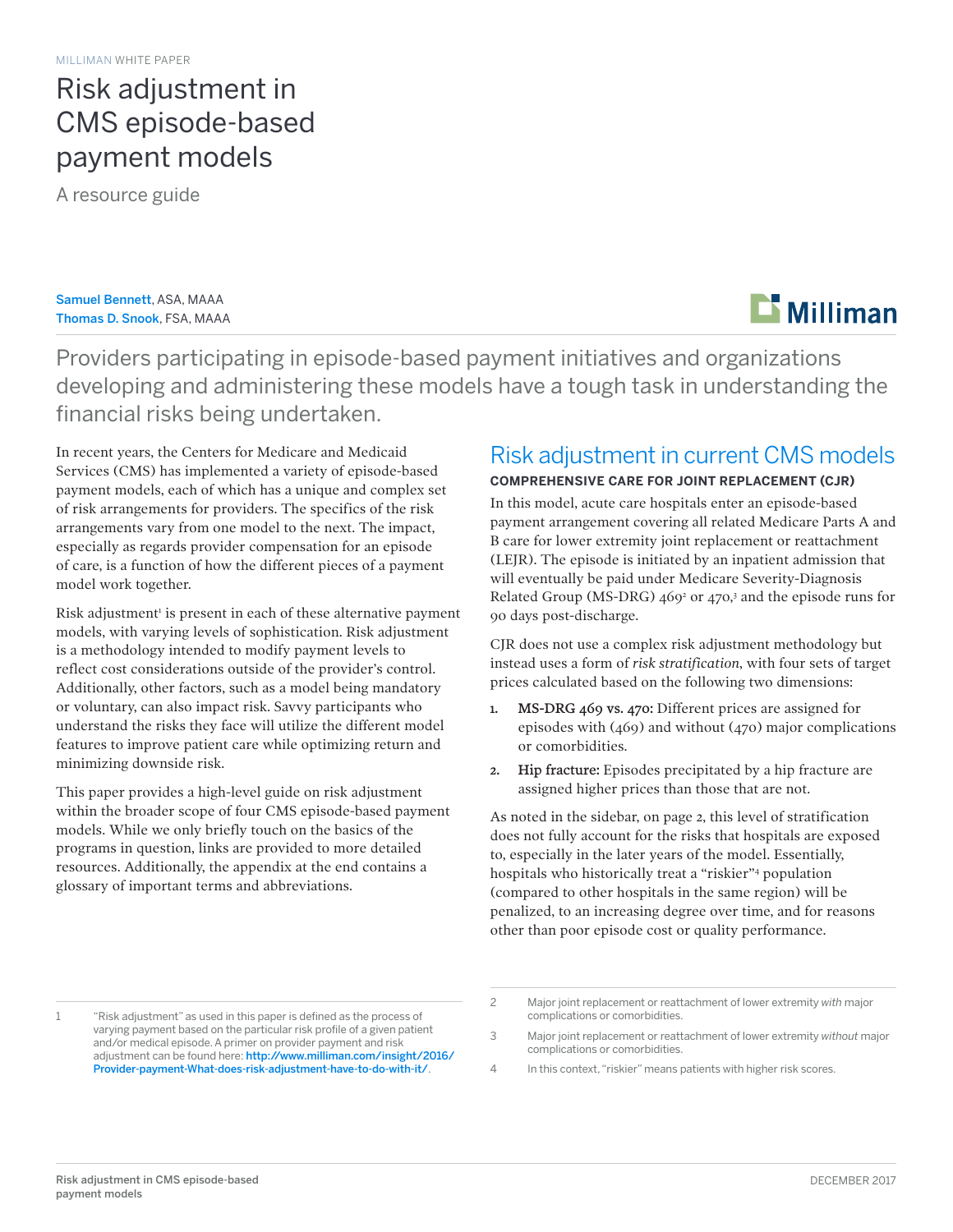## Why risk adjustment is needed in the CJR model

The target prices for the CJR model are the stick against which hospital episode spending is measured. A subtle but important note is that these prices are based on "…a blend of historical hospital-specific spending and regional spending for LEJR episodes, with the regional component of the blend increasing over time."<sup>5</sup> By performance year 4 (slated to begin on January 1, 2019), the target prices are set with 100% regional pricing.

An issue associated with using regional benchmarks is the diversity in patient morbidity among hospitals in the same region. A risk adjustment methodology can help mitigate mix issues—to prevent a hospital being unduly penalized just for having a sicker population, or conversely, to prevent a hospital from being unjustifiably rewarded simply for having a healthier population, compared to the regional average.

A study by the Institute for Healthcare Policy and Innovation (University of Michigan, Ann Arbor)<sup>6,7</sup> analyzed the impact of CMS-Hierarchical Condition Category (HCC) risk adjustment on estimated CJR reconciliation payments under two scenarios: 1) when historical *hospital-specific* episode spending is used to calculate the target price, and 2) when historical *regional* episode spending is used to calculate the target price. They "…identified no significant association between reconciliation payments and CMS-HCC risk scores when target episode prices were set using hospital historical spending. This finding reflects the relative year-over-year consistency of patient complexity within hospitals."8 However, when regional episode spending was used to calculate benchmarks, the authors "…found that risk adjustment consistently reduced reconciliation payments to hospitals with the lowest CMS-HCC risk scores, and consistently increased reconciliation payments to hospitals with the highest risk scores." <sup>9</sup> Consequently, the implementation of risk adjustment can help mitigate case mix issues.

### Actuarial perspective

The study referenced in the sidebar highlights a real risk to hospitals in the CJR model. Further, these risks are difficult to control, particularly in later performance years utilizing regionally based target prices.

However, note that the model includes stop-loss limits on the upside and downside risk that providers face, going from 0% (no downside risk) in performance year 1 up to 20% in year 5. This means that provider gain/loss is capped at +/-20% of the target price.<sup>10</sup>

The model includes a quality component to reward higherquality providers through lower discount rates on the target price. A quality floor provision is also used so that hospitals with poor quality performance cannot be eligible for reconciliation payments at all.

Another important consideration is a recently finalized rule<sup> $n$ </sup> that gives providers in 33 of the 67 metropolitan statistical areas (MSAs) affected a one-time option to leave the CJR model. This effectively changes the model from being mandatory to voluntary in those areas. While the risk-averse provider will strongly consider this option, it is worth noting that CJR model participation can count as an Advanced alternative payment model (APM)<sup>12</sup> under the Medicare Access and CHIP Reauthorization Act of 2015 (MACRA) for qualifying APM participants (QPs). Many providers see participation in an Advanced APM as a desirable goal: those who meet certain thresholds of Advanced APM participation will be exempt from the Merit-based Incentive Payment System (MIPS) program, and thus exempt from potential downward adjustments to their Medicare payment rates.

- 8 Fllimoottil, ibid.
- 9 Ellimoottil, ibid.
- 10 82 FR 180, p. 294.
- 11 CMS-5524-F.
- 12 CMS. APMs Overview. Retrieved December 1, 2017, from https://gpp.cms. [gov/apms/overview](https://qpp.cms.gov/apms/overview).

<sup>5</sup> CMS. Comprehensive Care for Joint Replacement (CJR) Model: Provider and Technical Fact Sheet, p. 4. Retrieved December 1, 2017, from [https://](https://innovation.cms.gov/Files/fact-sheet/cjr-providerfs-finalrule.pdf) [innovation.cms.gov/Files/fact-sheet/cjr-providerfs-finalrule.pdf](https://innovation.cms.gov/Files/fact-sheet/cjr-providerfs-finalrule.pdf).

<sup>6</sup> Ellimoottil, Chad et al. (2016). The new bundled payment program for joint replacement may unfairly penalize hospitals that treat patients with medical comorbidities. *Health affairs* (Project Hope) 35.9: 1651–1657.

<sup>7</sup> Note that the Ellimoottil paper is limited in the following ways: 1) The CJR model includes an array of geographic areas, but the study only used Michigan hospitals. 2) The CMS-HCC risk adjustment model is not specific to the CJR population, so some important risk variables for LEJR are excluded and potentially limit the accuracy of the risk adjustment. 3) The authors did not include the stop-loss mechanism or the quality floor provision that are in the CJR model.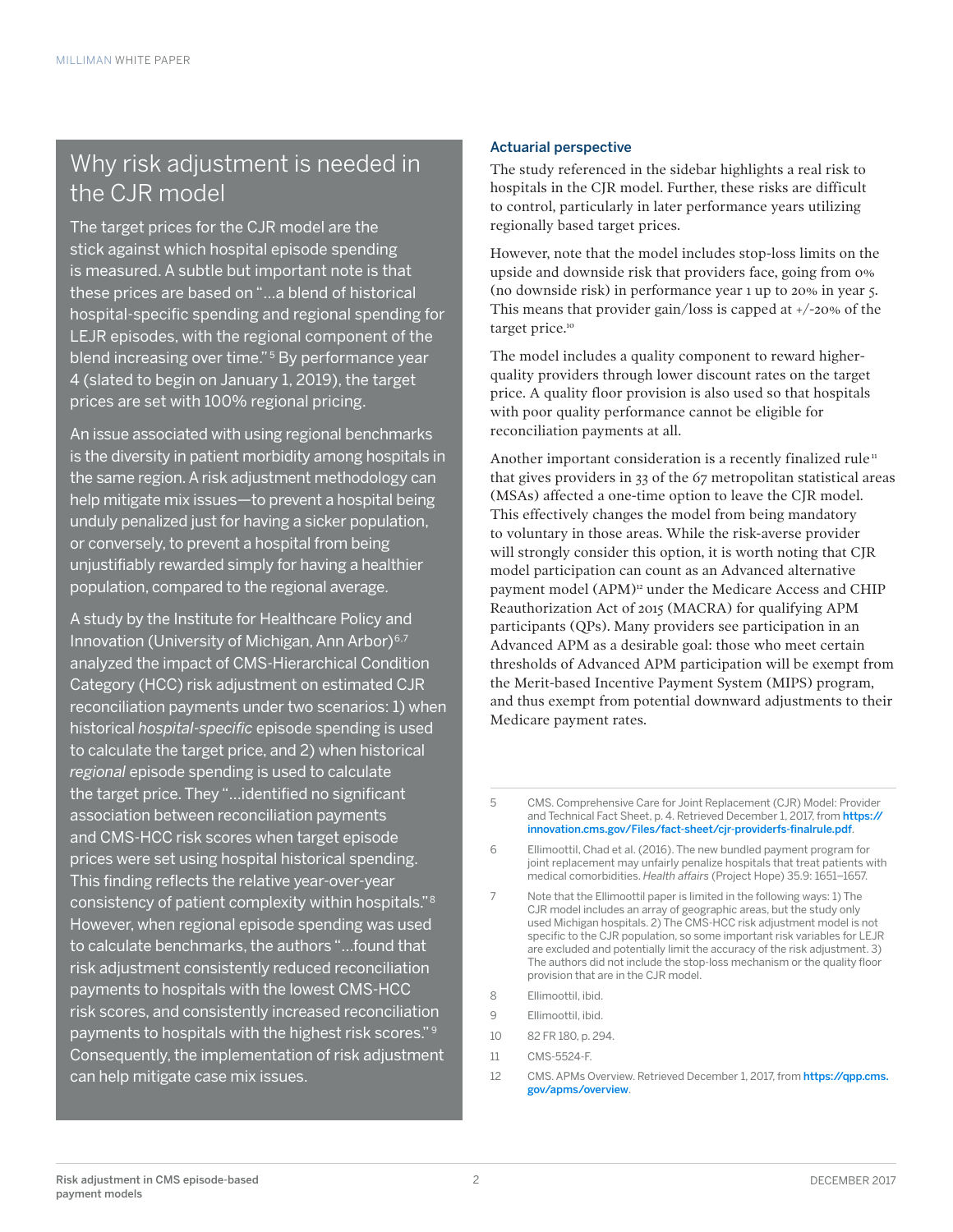A potential implication of making the CJR model voluntary is that only historically efficient providers will choose to continue participation as these providers will benefit from prices derived from regional data. This form of adverse selection will vary from area to area based on the number of hospitals and the dispersion of historical costs by hospital. As such, providers making the decision to continue or exit the model should consider the competitive landscape as much as their own financial incentives.

Note that current CJR participants in MSAs affected by this transition will be able to continue in the program by submitting a "voluntary participation election letter to CMS no later than January 31, 2018."13

#### CJR resources

CMS web page: <https://innovation.cms.gov/initiatives/cjr>

Model overview: [https://innovation.cms.gov/Files/fact-sheet/cjr](https://innovation.cms.gov/Files/fact-sheet/cjr-providerfs-finalrule.pdf)[providerfs-finalrule.pdf](https://innovation.cms.gov/Files/fact-sheet/cjr-providerfs-finalrule.pdf)

Institute for Healthcare Policy and Innovation Paper: [https://www.ncbi.nlm.nih.gov/pmc/articles/PMC5329901/pdf/](https://www.ncbi.nlm.nih.gov/pmc/articles/PMC5329901/pdf/nihms851493.pdf) [nihms851493.pdf](https://www.ncbi.nlm.nih.gov/pmc/articles/PMC5329901/pdf/nihms851493.pdf)

Federal Register (Final Rule): [https://www.gpo.gov/fdsys/pkg/](https://www.gpo.gov/fdsys/pkg/FR-2017-01-03/pdf/2016-30746.pdf) [FR-2017-01-03/pdf/2016-30746.pdf](https://www.gpo.gov/fdsys/pkg/FR-2017-01-03/pdf/2016-30746.pdf)

Federal Register (Finalized Changes): [https://s3.amazonaws.](https://s3.amazonaws.com/public-inspection.federalregister.gov/2017-25979.pdf) [com/public-inspection.federalregister.gov/2017-25979.pdf](https://s3.amazonaws.com/public-inspection.federalregister.gov/2017-25979.pdf)

#### **EPISODE PAYMENT MODELS (EPM)**

CMS proposed, subsequently delayed, and then recently finalized cancellation<sup>14</sup> of three new episode-based payment models that were originally intended to start at the beginning of 2018: 15,16

- 1. Acute Myocardial Infarction (AMI) Model
- 2. Coronary Artery Bypass Graft (CABG) Model
- 3. Surgical Hip and Femur Fracture Treatment (SHFFT) Model

Even though the EPMs have been canceled, a discussion of their risk features is still instructive given how recently they were proposed by CMS (December 20, 2016). Details on these models

15 The model was originally supposed to start on July 1, 2017, but was postponed. A recently finalized rule now cancels the models altogether.

16 CMS (November 30, 2017). Episode Payment Models: General Information. Retrieved December 1, 2017, from [https://innovation.cms.](https://innovation.cms.gov/initiatives/epm/) [gov/initiatives/epm/](https://innovation.cms.gov/initiatives/epm/).

can be found below in the EPM resources section. The EPMs contain many of the same risk arrangements as the CJR model discussed above:17,18,19,20

- · No advanced risk adjustment methodology is used for these models. Instead, MS-DRGs stratify the target prices (includes different DRGs for cases with and without complications and comorbidities). Prices are further stratified for episode characteristics such as a CABG readmission in an AMI episode.
- · Provider financial risk is capped by stop-loss limits, with an initial period of no downside risk.
- · Target prices are calculated with a blend of historical hospital and regional data that increases toward 100% regional data in the last two years of the model.
- · Mandatory in selected MSAs.

In addition, a quality adjustment is made to reward higherquality providers.

#### Actuarial perspective

EPM episodes are often more complex than their CJR counterparts, but the overall model designs share many similarities. Risk stratification based on MS-DRG is relatively simple,<sup>21</sup> although the EPMs include several protective measures for smaller hospitals:

- · All three models include a provision for hospitals with a low volume of the particular episode ("at or below the 10th percentile"). These hospitals are afforded lower stop-loss limits at the same level as rural hospitals, sole community hospitals (SCHs), Medicare-dependent hospitals, and rural referral centers (RRCs).
- · All three models have no downside risk in performance year 1, and voluntary downside risk in year 2. Note that the decision to accept downside risk in year 2 has downstream effects for providers considering different paths under MACRA (APM vs. MIPS).
- 17 CMS (December 22, 2016). Acute Myocardial Infarction Model: Provider and Technical Fact Sheet. Retrieved December 1, 2017, from [https://](https://innovation.cms.gov/Files/fact-sheet/ami-providertech-fs.pdf) [innovation.cms.gov/Files/fact-sheet/ami-providertech-fs.pdf](https://innovation.cms.gov/Files/fact-sheet/ami-providertech-fs.pdf).
- 18 CMS (December 22, 2016). Coronary Artery Bypass Graft Model: Provider and Technical Fact Sheet. Retrieved December 1, 2017, from [https://](https://innovation.cms.gov/Files/fact-sheet/cabg-providertech-fs.pdf) [innovation.cms.gov/Files/fact-sheet/cabg-providertech-fs.pdf](https://innovation.cms.gov/Files/fact-sheet/cabg-providertech-fs.pdf).
- 19 CMS (December 22, 2016). Surgical Hip and Femur Fracture Treatment Model: Provider and Technical Fact Sheet. Retrieved December 1, 2017, from <https://innovation.cms.gov/Files/fact-sheet/shfft-proividertech-fs.pdf>.
- 20 CMS (February 22, 2017). Webinar: Advancing Care Coordination Through Episode Payment Models (EPMs); Cardiac Rehabilitation Incentive Payment Model; and Changes to the Comprehensive Care for Joint Replacement Model (CJR): Final Rule Overview, p. 16. Retrieved December 1, 2017, from <https://innovation.cms.gov/Files/slides/epm-fnruleintro-slides.pdf>.
- 21 "Simple" in this case refers to the lack of a risk adjustment methodology that is likely to reasonably reflect factors, such as case mix, that will impact episode costs. An example would be to include patient age, gender, and a more complex analysis of comorbidities than what is included in the MS-DRGs.

<sup>13</sup> CMS (November 30, 2017). Comprehensive Care for Joint Replacement Model Policy Changes and Cancellation of Episode Payment Models and Cardiac Rehabilitation Incentive Payment Model (CMS-5524-F and IFC). Retrieved December 1, 2017, from [https://www.cms.gov/](https://www.cms.gov/Newsroom/MediaReleaseDatabase/Fact-sheets/2017-Fact-Sheet-items/2017-11-30.html) [Newsroom/MediaReleaseDatabase/Fact-sheets/2017-Fact-Sheet](https://www.cms.gov/Newsroom/MediaReleaseDatabase/Fact-sheets/2017-Fact-Sheet-items/2017-11-30.html)[items/2017-11-30.html](https://www.cms.gov/Newsroom/MediaReleaseDatabase/Fact-sheets/2017-Fact-Sheet-items/2017-11-30.html).

<sup>14</sup> CMS-5524-F.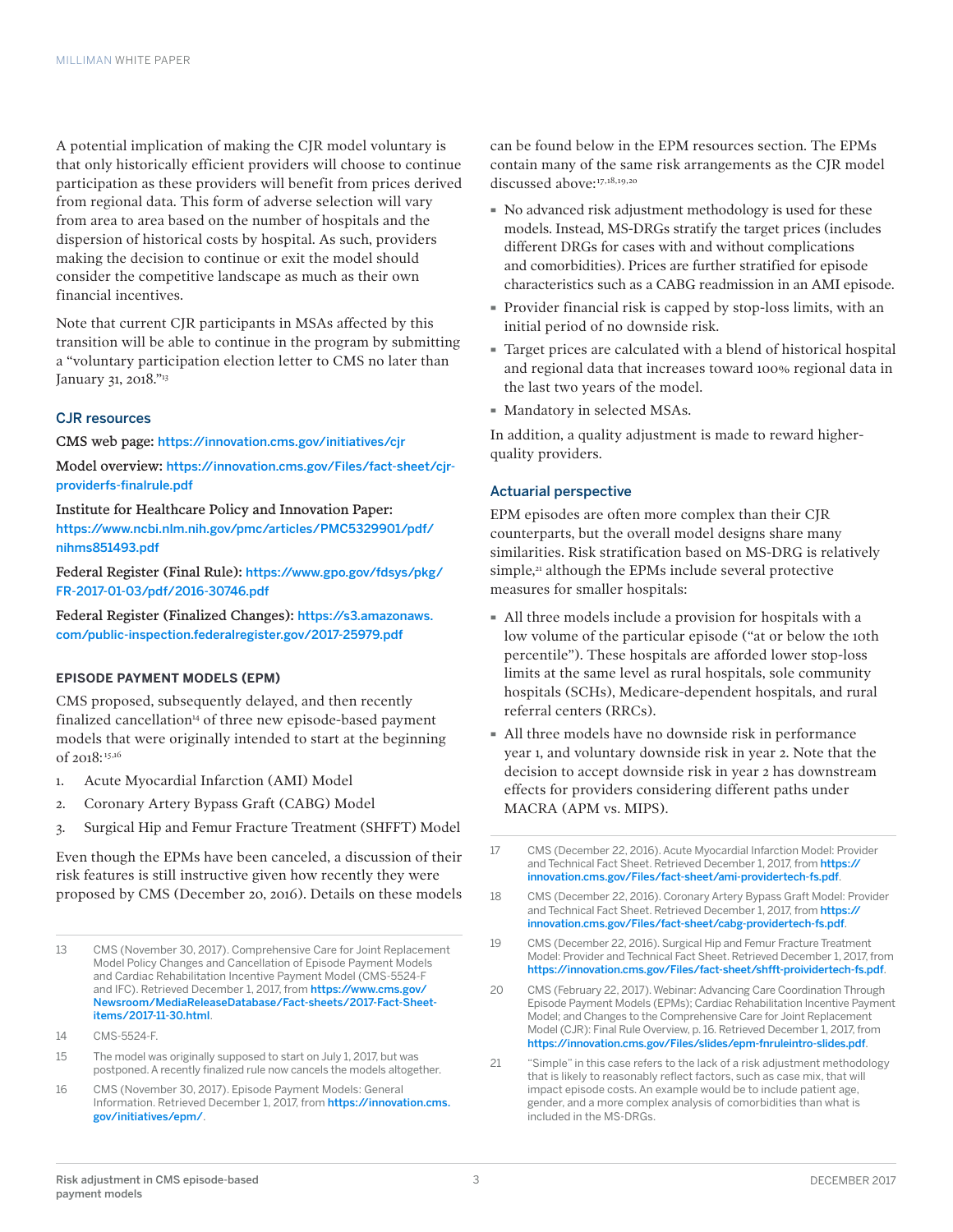· Some AMI or CABG episodes are complex and require patient transfer to a new hospital. CMS includes a transfer provision for AMI episodes where the patient is transferred to a new hospital with an AMI or CABG MS-DRG and the initial hospital episode is canceled. A new episode is initiated if the receiving hospital is an EPM participant.<sup>22</sup>

Considering these features and the complexity of EPM episodes, it is unclear how this risk stratification would have performed relative to the provisions of the CJR program.

#### EPM resources

Milliman summary of EPMs: [http://us.milliman.com/](http://us.milliman.com/insight/2017/Inside-Medicares-episode-payment-models/) [insight/2017/Inside-Medicares-episode-payment-models/](http://us.milliman.com/insight/2017/Inside-Medicares-episode-payment-models/)

CMS web page: <https://innovation.cms.gov/initiatives/epm>

CMS Final Rule presentation: [https://innovation.cms.gov/Files/](https://innovation.cms.gov/Files/slides/epm-fnruleintro-slides.pdf) [slides/epm-fnruleintro-slides.pdf](https://innovation.cms.gov/Files/slides/epm-fnruleintro-slides.pdf)

CMS AMI Model Fact Sheet: [https://innovation.cms.gov/Files/](https://innovation.cms.gov/Files/fact-sheet/ami-providertech-fs.pdf) [fact-sheet/ami-providertech-fs.pdf](https://innovation.cms.gov/Files/fact-sheet/ami-providertech-fs.pdf)

CMS CABG Model Fact Sheet: [https://innovation.cms.gov/Files/](https://innovation.cms.gov/Files/fact-sheet/cabg-providertech-fs.pdf) [fact-sheet/cabg-providertech-fs.pdf](https://innovation.cms.gov/Files/fact-sheet/cabg-providertech-fs.pdf)

CMS SHFFT Model Fact Sheet: [https://innovation.cms.gov/Files/](https://innovation.cms.gov/Files/fact-sheet/shfft-proividertech-fs.pdf) [fact-sheet/shfft-proividertech-fs.pdf](https://innovation.cms.gov/Files/fact-sheet/shfft-proividertech-fs.pdf)

#### **BUNDLED PAYMENTS FOR CARE IMPROVEMENT (BPCI) INITIATIVE**

The BPCI initiative includes four different voluntary episodebased payment models,<sup>23</sup> covering an array of services, episode definitions, and payment types (retrospective and prospective) for 48 different clinical episodes spanning 181 MS-DRGs. Providers choose which episodes to participate in and the length of the post-acute care period to include in the episode (30, 60, or 90 days).

While the inclusion of a risk adjustment methodology was considered during the development of the program,<sup>24</sup> the final models did not include any form of advanced risk adjustment. Instead, risk is stratified only by the MS-DRGs that define the clinical episodes. As noted above for CJR, MS-DRGs distinguish between cases with and without complications and comorbidities to provide some protection for more severe episodes.

#### Actuarial perspective

As we noted in the sidebar for the CJR model, the development of target prices using regional versus a hospital's own historical data can have a nontrivial impact on payment outcomes when advanced risk adjustment is not used. Each of the three BPCI models that include provider financial risk (models 2, 3, and 4) use a hospital's own data for developing episode target prices. However, if the hospital's data set is insufficiently large, it is augmented with regional data. "The episode cost to Medicare is calculated for each Episode Initiator  $(EI)^{25}$  using three years of historical data…If a minimum threshold of historical data is not available for a particular Episode Initiator for an episode, regional data are used to supplement the Episode Initiator's historical data to calculate the episode cost."<sup>26</sup>

As a result, the same discussion noted in the sidebar for CJR applies here as well. When regional benchmarks are used, hospitals that treat patients with higher risk scores (i.e., patients with higher risk) will perform worse against the episode target price compared to hospitals that treat patients with lower risk scores. Smaller providers are more likely to have fewer historical episodes and hence have their benchmarks derived, at least in part, from regional data. This indicates a unique disadvantage (in the form of increased volatility in patient risk characteristics that are not covered by the risk stratification inherent in the MS-DRGs) for smaller providers who do not have credible historical data (by BPCI standards).

A natural question is: how do BPCI and CJR overlap? Acute care hospitals (located in CJR-selected MSAs) participating in BPCI models 1, 2, or 4 for major joint replacement of the lower extremity episodes are not required to participate in the CJR model.27 Those hospitals are essentially given a choice between the different risk arrangements inherent in each model.

It is pertinent to note that models 2 and 3 (retrospective reconciliation) have a feature similar to stop-loss built into the reconciliation calculation. For each episode, the provider chooses a risk track to bear 100% of the risk up to the 75th, 95th, or 99th percentile; and 20% of the risk over the risk track threshold. This additional flexibility at the episode level is a key tool for providers to consider, especially considering that the models do not have detailed risk adjustment.

<sup>22</sup> CMS, Final Rule Overview webinar, ibid., p. 8

<sup>23</sup> The first of which concluded at the end of 2016 and did not have a provider financial risk component.

<sup>24</sup> CMS (April 19, 2012). Webinar: Bundled Payments Application Guidance for Models 2-4. Retrieved December 1, 2017, from [https://innovation.cms.](https://innovation.cms.gov/resources/Bundled-Payments-Application-Guidance.html) [gov/resources/Bundled-Payments-Application-Guidance.html](https://innovation.cms.gov/resources/Bundled-Payments-Application-Guidance.html).

<sup>25</sup> The hospital, provider group, or post-acute care provider initiating the episode.

<sup>26</sup> CMS (February 2014). Bundled Payments for Care Improvement (BPCI): Background on Model 2 for Prospective Participants, p. 4. Retrieved December 1, 2017, from [https://innovation.cms.gov/Files/x/BPCI\\_](https://innovation.cms.gov/Files/x/BPCI_Model2Background.pdf) [Model2Background.pdf](https://innovation.cms.gov/Files/x/BPCI_Model2Background.pdf).

<sup>27</sup> CMS. Comprehensive Care for Joint Replacement Model. Retrieved December 1, 2017, from <https://innovation.cms.gov/initiatives/cjr>.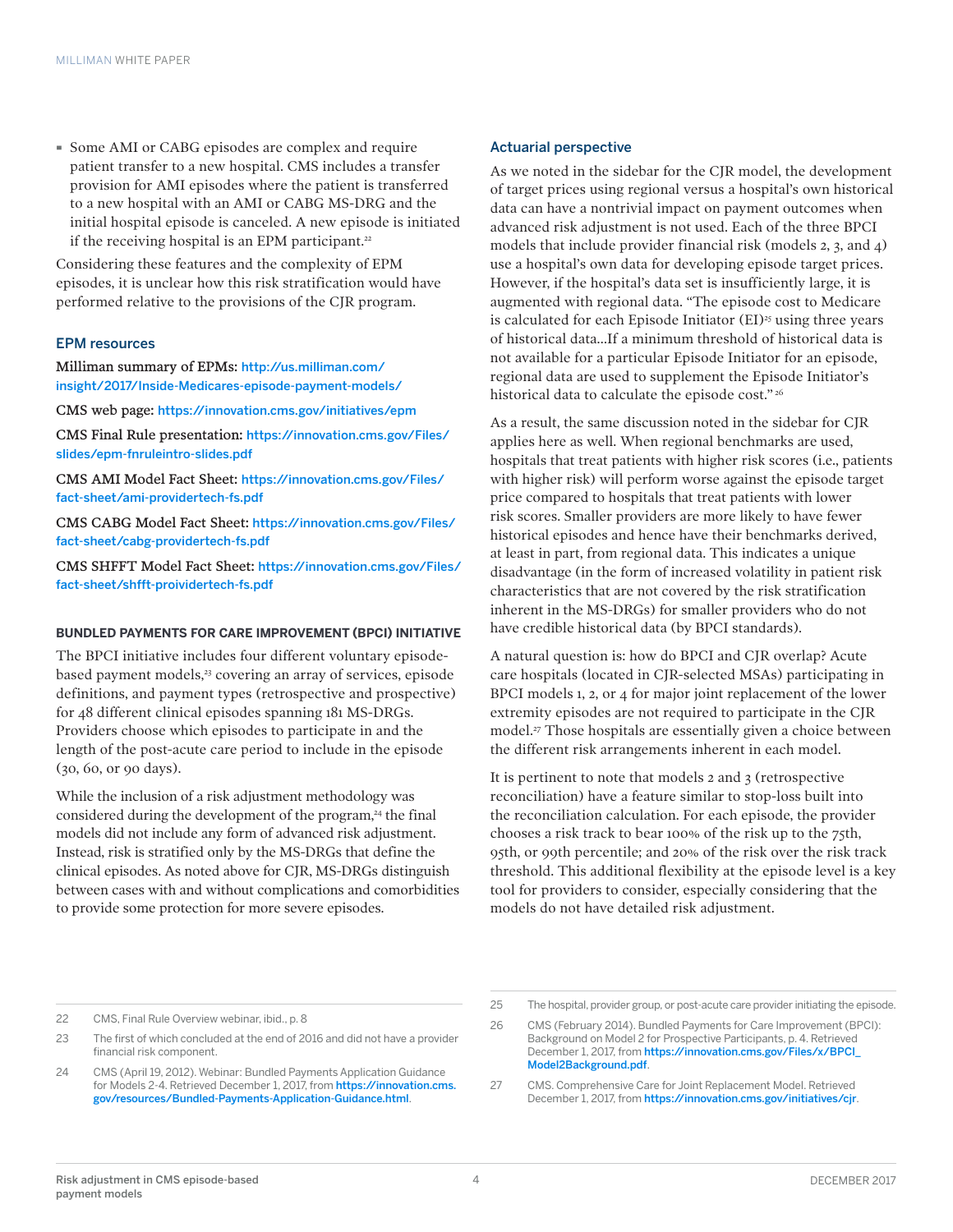The BPCI models will end September 30, 2018. However, CMS is currently working on a new version of the initiative, unofficially known as BPCI-Advanced.

#### BPCI initiative resources

CMS web page: [https://innovation.cms.gov/initiatives/](https://innovation.cms.gov/initiatives/bundled-payments/) [bundled-payments/](https://innovation.cms.gov/initiatives/bundled-payments/)

CMS Fact Sheet: [https://www.cms.gov/Newsroom/MediaRelease](https://www.cms.gov/Newsroom/MediaReleaseDatabase/Fact-sheets/2016-Fact-sheets-items/2016-04-18.html) [Database/Fact-sheets/2016-Fact-sheets-items/2016-04-18.html](https://www.cms.gov/Newsroom/MediaReleaseDatabase/Fact-sheets/2016-Fact-sheets-items/2016-04-18.html)

CMS Learning Area: [https://innovation.cms.gov/initiatives/](https://innovation.cms.gov/initiatives/Bundled-Payments/learning-area.html) [Bundled-Payments/learning-area.html](https://innovation.cms.gov/initiatives/Bundled-Payments/learning-area.html)

#### **ONCOLOGY CARE MODEL (OCM)**

Oncology practices enter an episode-based payment arrangement (on a voluntary basis) for all Medicare Parts A and B services and certain Part D expenditures for a sixmonth episode, triggered by a chemotherapy claim. The model augments payment in two ways:<sup>28</sup>

- 1. Performance-based payment (PBP): Total episode costs are compared to a *risk-adjusted* target price. The target is also adjusted for the practice's own baseline experience. Providers who choose a two-sided risk arrangement either receive an additional payment (assuming quality targets are met), or must pay back the cost difference for amounts over the target.
- 2. Monthly enhanced oncology services (MEOS) payment: CMS makes a flat, \$160 per patient per month (PPPM) payment to cover the cost of managing and coordinating care.

Risk adjustment of the target price means that it will vary for each episode based on a predefined set of factors that CMS has determined to have a statistically significant impact on claim costs. Assuming the risk adjustment methodology is properly indicative of episode costs, the provider risk should be reasonably mitigated for the variation in patient characteristics and treatment protocol in question.

CMS has defined the following factors for risk adjustment:<sup>29</sup>

- · Age/gender
- · Dual eligibility for Medicare and Medicaid (Part D enrollment status and receipt of low-income subsidy [LIS] are considered)
- · Institutional status
- · Selected non-cancer comorbidities

29 Oncology Care Model Overview, ibid., pp. 16-17.

- · Receipt of selected cancer-directed surgeries, bone marrow transplant, and/or radiation therapy
- · Type of chemotherapy drugs used during episode (for breast, prostate, and bladder cancers only)
- · Participation in a clinical trial
- · History of prior chemotherapy use
- · Episode length
- · Hospital referral region

Note that the model also includes an implicit risk adjustment, as different types of cancer are initially given different benchmarks (i.e., prior to application of the formal risk adjustment described above). In addition, CMS makes an upward adjustment for the use of novel therapies, which can have a significant impact on episode costs.

Finally, CMS gives providers the option of entering a one-sided or two-sided risk arrangement. In a one-sided arrangement, the provider is not responsible for costs in excess of the target. Thus, providers who opt for the one-sided model are further protected from downside risk. Note, however, that the one-sided option carries its own price: providers choosing one-sided risk must accept a higher discount rate on the target price for the episode (4% compared to 2.75% in the two-sided arrangement), and the model will not qualify as an Advanced APM30 under MACRA.

#### Actuarial perspective

As you can see, this risk adjustment methodology is complex and understanding the financial implications may be difficult for providers. This is the most advanced form of risk adjustment used in any of the CMS episode-based payment models, thus reflecting the high level of variability in cancer treatments and outcomes. This model feature is crucial, especially for smaller practices with lower patient volume, as the oncologist cannot control which patients come through the door. All patients must be treated, and the provider should not be rewarded nor punished based on who they happen to treat.

#### OCM resources

CMS web page: [https://innovation.cms.gov/initiatives/](https://innovation.cms.gov/initiatives/oncology-care/) [oncology-care/](https://innovation.cms.gov/initiatives/oncology-care/)

Model overview: [https://innovation.cms.gov/Files/slides/ocm](https://innovation.cms.gov/Files/slides/ocm-overview-slides.pdf)[overview-slides.pdf](https://innovation.cms.gov/Files/slides/ocm-overview-slides.pdf)

<sup>28</sup> CMS (November 2017). Oncology Care Model Overview, p. 14. Retrieved December 1, 2017, from [https://innovation.cms.gov/Files/slides/ocm](https://innovation.cms.gov/Files/slides/ocm-overview-slides.pdf)[overview-slides.pdf](https://innovation.cms.gov/Files/slides/ocm-overview-slides.pdf).

<sup>30</sup> Note that providers accepting risk on the episodes still need to meet the QP threshold to become an Advanced APM.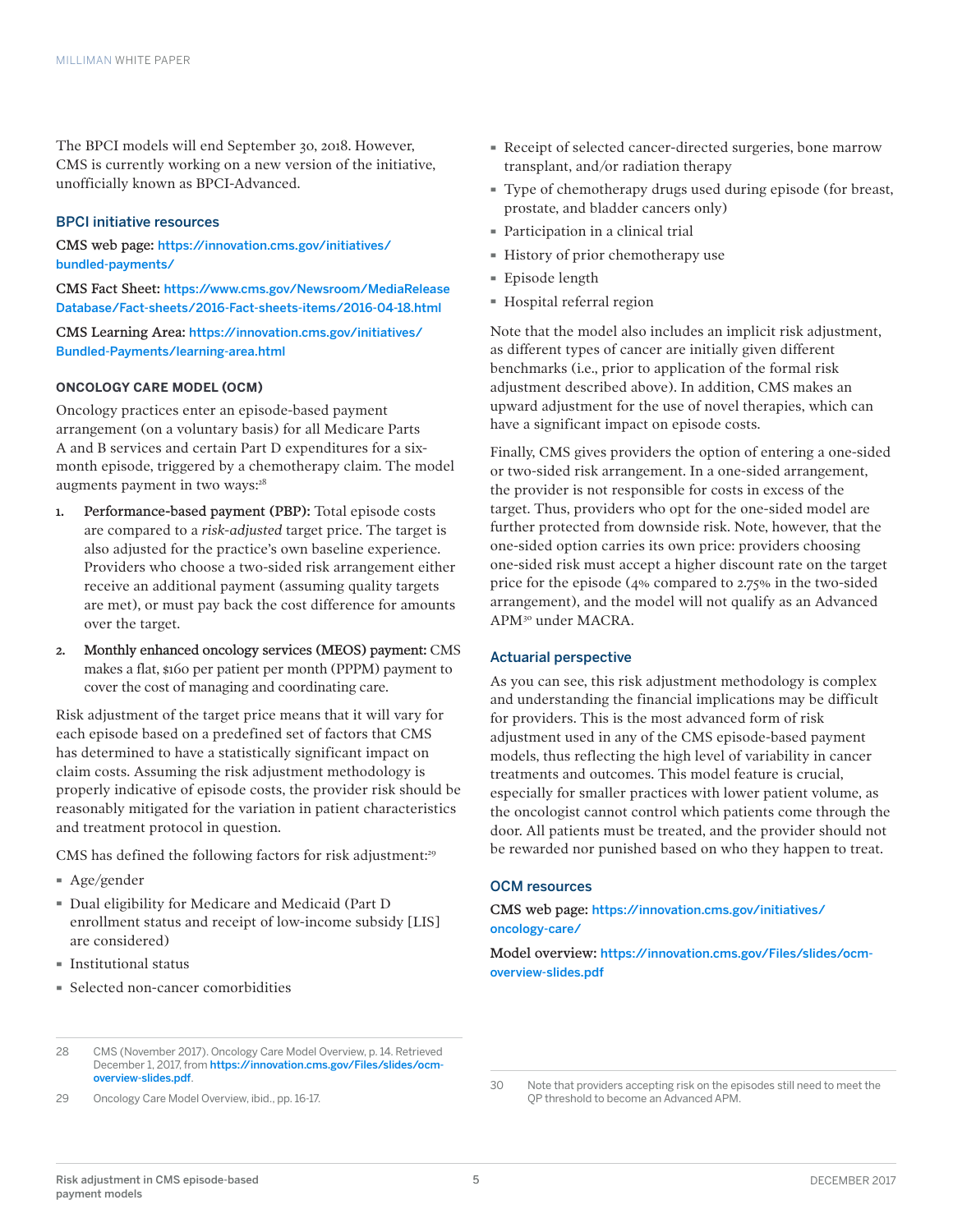### Concluding thoughts

Providers participating in episode-based payment initiatives and organizations developing and administering these models have a tough task in understanding the financial risks being undertaken. The goal of these models is to improve quality and efficiency by increasing payments to providers who perform well and decreasing payments to those who do not. Risk adjustment and other risk arrangements are used to create a level playing field. However, the reality is that the models may not address all episode characteristics that are indicative of cost, including those outside of the provider's control. In consideration of these limitations, providers must evaluate their respective risks and identify optimal program strategies. This can be accomplished by taking a holistic perspective on risk arrangements within the broader set of design features for any given episode-based payment model.

**FOR MORE ON MILLIMAN'S HEALTHCARE REFORM PERSPECTIVE:**

Visit our reform library at [milliman.com/h](http://milliman.com/hcr)c[r](http://milliman.com/insight/healthcare) Visit our blog at [healthcaretownhall.com](http://healthcaretownhall.com) Or follow us at [twitter.com/millimanhealth](http://twitter.com/millimanhealth)

# $\mathbf{r}$  Milliman

Milliman is among the world's largest providers of actuarial and related products and services. The firm has consulting practices in life insurance and financial services, property & casualty insurance, healthcare, and employee benefits. Founded in 1947, Milliman is an independent firm with offices in major cities around the globe.

#### [milliman.com](http://us.milliman.com)

#### **CONTACT**

Samuel Bennett samuel.bennett@milliman.com

Thomas D. Snook tom.snook@milliman.com

©2017 Milliman, Inc. All Rights Reserved. The materials in this document represent the opinion of the authors and are not representative of the views of Milliman, Inc. Milliman does not certify the information, nor does it guarantee the accuracy and completeness of such information. Use of such information is voluntary and should not be relied upon unless an independent review of its accuracy and completeness has been performed. Materials may not be reproduced without the express consent of Milliman.